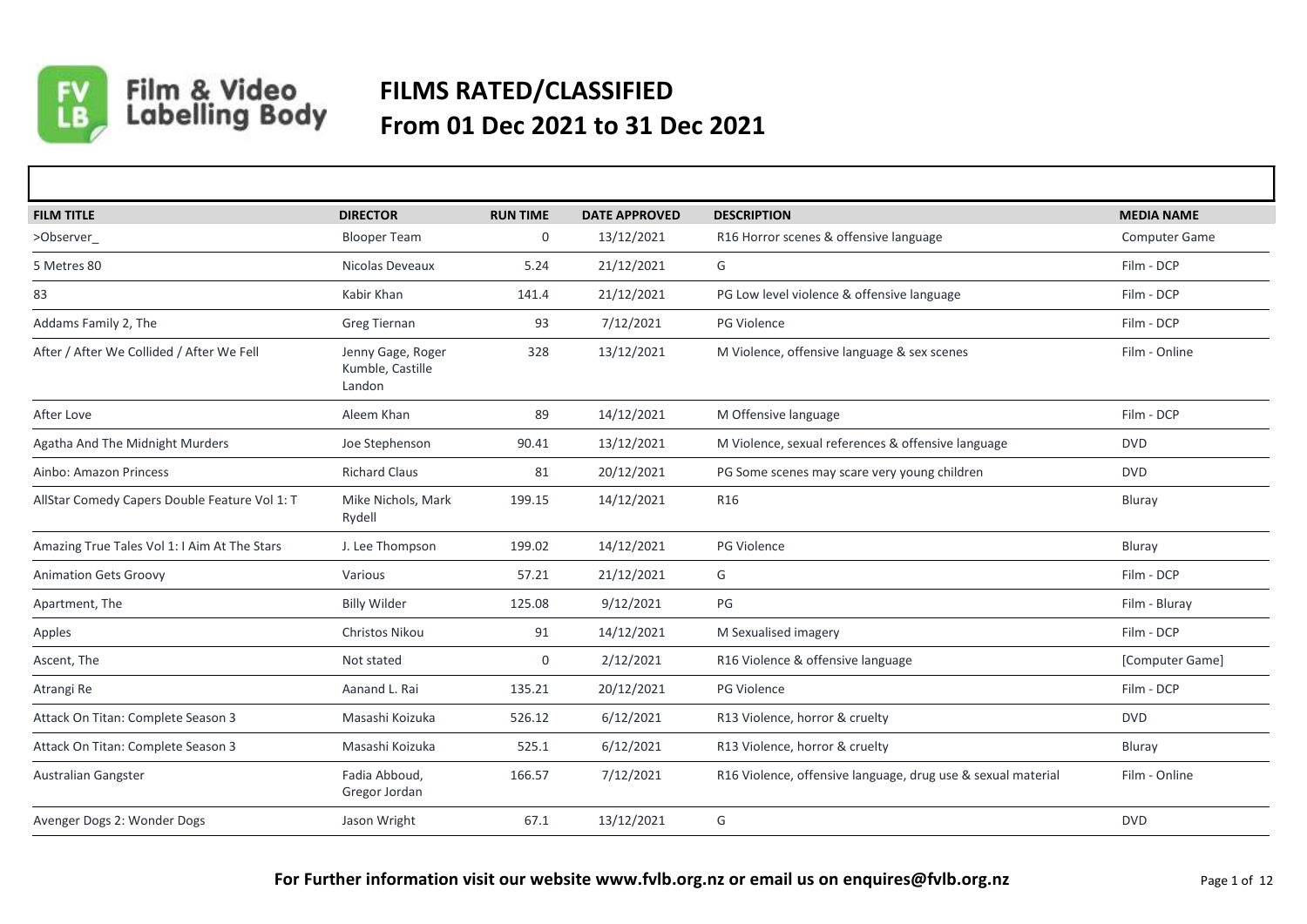| Away All Boats                  | Joseph Pevney                               | 109.2  | 13/12/2021 | G                                                                               | <b>DVD</b>    |
|---------------------------------|---------------------------------------------|--------|------------|---------------------------------------------------------------------------------|---------------|
| Battle for the Balkan Line      | Andrey Volgin                               | 116.16 | 23/12/2021 | R16 Graphic violence, offensive language & content that may<br>disturb          | (DVD)         |
| Bell, Book and Candle           | Richard Quine                               | 106    | 9/12/2021  | G                                                                               | Film - Bluray |
| Belle                           | Mamoru Hosoda                               | 121    | 21/12/2021 | PG Violence                                                                     | Film - DCP    |
| Belle                           | Mamoru Hosoda                               | 2.14   | 21/12/2021 | PG                                                                              | Trailer       |
| Best of the Best 2              | Robert Radler                               | 97.35  | 13/12/2021 | R16 Strong violence, cruelty and content that may disturb                       | (Bluray)      |
| <b>Between The Lines</b>        | Maria Koneva                                | 4.24   | 21/12/2021 | G                                                                               | Film - DCP    |
| Big Steal, The                  | Nadia Tass                                  | 99.53  | 17/12/2021 | PG Coarse language                                                              | Bluray        |
| Bishop's Wife, The              | Henry Koster                                | 109.23 | 9/12/2021  | G                                                                               | Film - Bluray |
| Bloodthirsty                    | Amelia Moses                                | 84.29  | 24/12/2021 | R16 Violence, offensive language, sex scenes & content that may<br>disturb      | (DVD)         |
| <b>Bobbleheads: The Movie</b>   | Kirk Wise                                   | 88     | 8/12/2021  | PG Violence & coarse language                                                   | Film - Online |
| Book Of Love                    | Analeine Cal y<br>Mayor                     | 2.15   | 14/12/2021 | M                                                                               | Trailer       |
| Boss Baby, The: Family Business | Tom McGrath                                 | 107    | 14/12/2021 | PG Coarse language                                                              | Film - DVD    |
| <b>Boulle</b>                   | Elizaveta<br>Monokhina, Polina<br>Manokhina | 3.33   | 21/12/2021 | G                                                                               | Film - DCP    |
| Boy Called Christmas, A         | Gil Kenan                                   | 99     | 8/12/2021  | PG Some scenes may scare very young children                                    | <b>DVD</b>    |
| <b>Brahmastra</b>               | Ayan Mukerji                                | 1.14   | 21/12/2021 | PG                                                                              | Trailer       |
| Brian Wilson Long Promised Road | <b>Brent Wilson</b>                         | 93.18  | 13/12/2021 | M Offensive language                                                            | <b>DVD</b>    |
| Brooklyn Nine-Nine: Season 8    | Cortney Carrillo,<br>Kevin Bray et al       | 226.36 | 23/12/2021 | M Violence, sexual references & offensive language                              | <b>DVD</b>    |
| Bye Bye Morons                  | Albert Dupontel                             | 86.33  | 13/12/2021 | M Adult themes                                                                  | <b>DVD</b>    |
| Catch the Fair One              | Josef Kubota<br>Wladyka                     | 85.29  | 9/12/2021  | R16 Violence, offensive language, sexual material & content that<br>may disturb | Film - DCP    |
| Catwoman: Hunted                | Shinsuke Terasawa                           | 138    | 13/12/2021 | M Violence                                                                      | Film - Online |
| Chandigarh Kare Aashiqui        | Abhishek Kapoor                             | 116    | 9/12/2021  | M Sex scenes                                                                    | Film - DCP    |
| Charmed: Season 2               | Stuart Gillard, Nick<br>Gomez et al         | 791.4  | 16/12/2021 | M Supernatural themes & violence                                                | <b>DVD</b>    |
| Chase, The                      | Arthur Penn                                 | 133.49 | 14/12/2021 | M                                                                               | Bluray        |
|                                 |                                             |        |            |                                                                                 |               |

For Further information visit our website www.fvlb.org.nz or email us on enquires@fvlb.org.nz<br>Page 2 of 12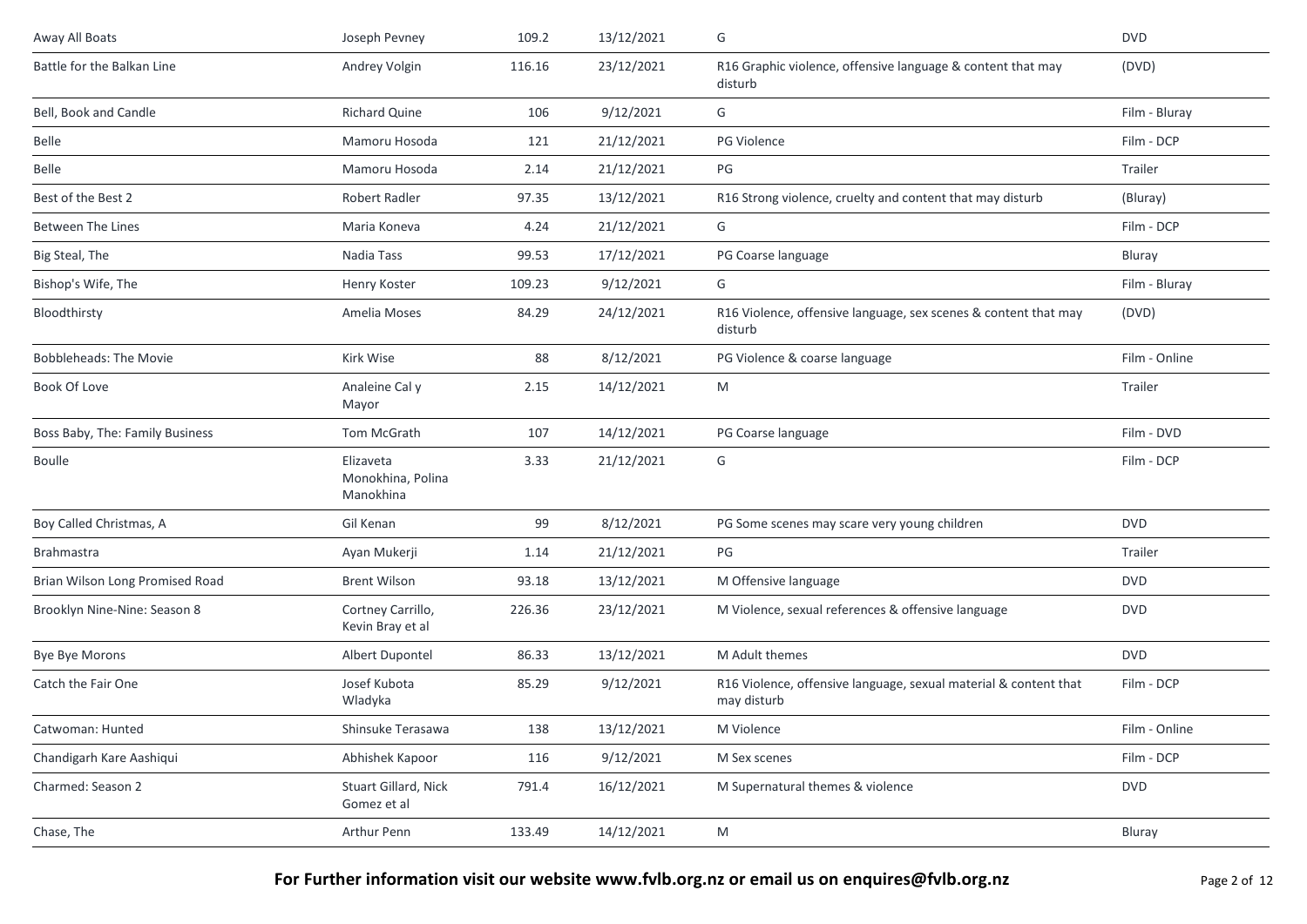| Chopper                                       | <b>Andrew Dominik</b>                    | 94     | 14/12/2021 | R18 Graphic violence, drug use & offensive language                                | Film - DCP    |
|-----------------------------------------------|------------------------------------------|--------|------------|------------------------------------------------------------------------------------|---------------|
| <b>CHronic Tonic</b>                          | H. Stephen Mead                          | 3.32   | 21/12/2021 | G                                                                                  | Film - DCP    |
| Cinderella: After Ever After                  | <b>Elliot Hegarty</b>                    | 44.19  | 17/12/2021 | PG Violence                                                                        | Film - Online |
| Clap! Clap! Playfulness                       | Loup Blaster                             | 2.56   | 21/12/2021 | G                                                                                  | Film - DCP    |
| Clifford The Big Red Dog                      | Walt Becker                              | 96     | 8/12/2021  | <b>PG Violence</b>                                                                 | <b>DVD</b>    |
| Clifford The Big Red Dog                      | Walt Becker                              | 96     | 8/12/2021  | PG Violence                                                                        | Bluray        |
| Coming Home In The Dark                       | James Ashcroft                           | 92.54  | 21/12/2021 | R16 Violence, cruelty, offensive language & content that may<br>disturb            | <b>DVD</b>    |
| Coming Home In The Dark                       | James Ashcroft                           | 92.54  | 21/12/2021 | R16 Violence, cruelty, offensive language & content that may<br>disturb            | Bluray        |
| Copy That 101 Bonus                           | Alex Van Wagner                          | 5.1    | 10/12/2021 | G                                                                                  | Film - Online |
| Copy That 102 Bonus                           | Alex Van Wagner                          | 5.26   | 10/12/2021 | G                                                                                  | Film - Online |
| Copy That 103 Bonus                           | Alex Van Wagner                          | 4.4    | 10/12/2021 | G                                                                                  | Film - Online |
| Copy That 104 Bonus                           | Alex Van Wagner                          | 5.41   | 10/12/2021 | G                                                                                  | Film - Online |
| Copy That 105 Bonus                           | Alex Van Wagner                          | 7.16   | 10/12/2021 | G                                                                                  | Film - Online |
| Crock of Gold: A Few Rounds with Shane MacGow | Julien Temple                            | 124.16 | 7/12/2021  | R16 Violence, offensive language, drug use & sexual material                       | Film - DCP    |
| Crock of Gold: A Few Rounds with Shane MacGow | Julien Temple                            | 2.03   | 16/12/2021 | M                                                                                  | Trailer       |
| Cryptozoo                                     | Dash Shaw                                | 90.11  | 14/12/2021 | R16 Violence, nudity, sex scenes, offensive language & content that<br>may disturb | Film - DCP    |
| Darling in the Franxx Complete Series         | Toshifumi Akai et al                     | 578.21 | 6/12/2021  | M Violence, sexualised imagery & nudity                                            | Bluray        |
| Deadlock                                      | Jared Cohn                               | 96.02  | 16/12/2021 | R16 Violence, offensive language & drug use                                        | Film - Online |
| Dear Evan Hansen                              | Stephen Chbosky                          | 137.24 | 13/12/2021 | M Offensive language & suicide references                                          | <b>DVD</b>    |
| Dear Evan Hansen                              | Stephen Chbosky                          | 137.24 | 13/12/2021 | M Offensive language & suicide references                                          | Bluray        |
| Death Of A Telemarketer                       | Khaled Ridgeway                          | 88     | 8/12/2021  | M Violence & offensive language                                                    | Film - Online |
| Deep Blue Sea 3                               | John Pogue                               | 100.1  | 17/12/2021 | R16 Violence, offensive language & content that may disturb                        | (Bluray)      |
| Deep Blue Sea: 3Film Collection               | Renny Harlin, Darin<br>Scott, John Pogue | 299    | 17/12/2021 | R16 Violence, offensive language & content that may disturb                        | Bluray        |
| Delicious                                     | Eric Besnard                             | 2.07   | 2/12/2021  | PG                                                                                 | Trailer       |
| Die in a Gunfight                             | Collin Schiffli                          | 88.2   | 20/12/2021 | R16 Violence, offensive language & drug use                                        | <b>DVD</b>    |
| Doctor Who The Collection Season 17           | Various                                  | 908.25 | 13/12/2021 | M Offensive language                                                               | Bluray        |
|                                               |                                          |        |            |                                                                                    |               |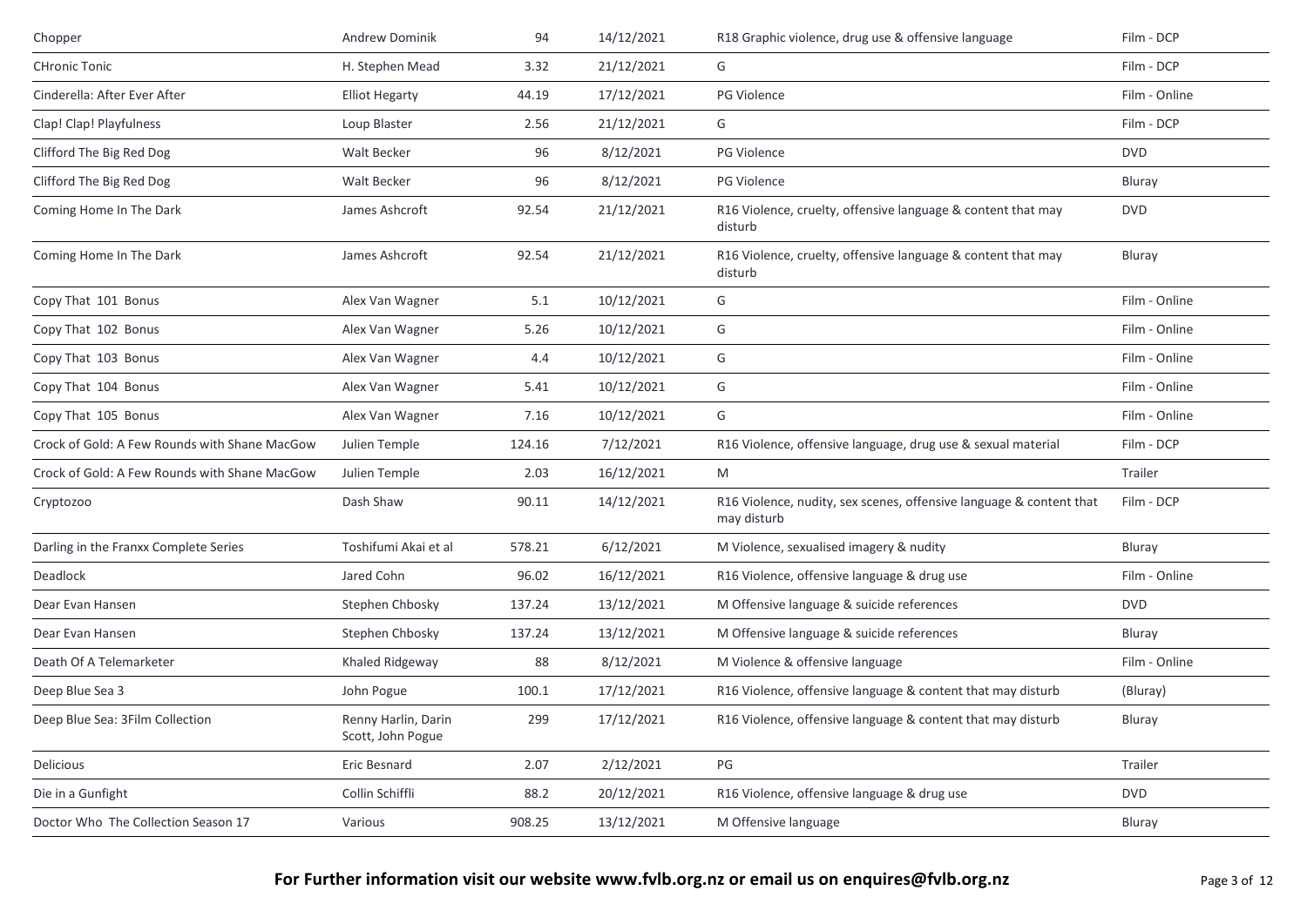| Doctor Who - The Day of the Doctor   | Nick Hurran                                          | 76.38  | 3/12/2021  | PG Violence                                                 | <b>DVD</b>           |
|--------------------------------------|------------------------------------------------------|--------|------------|-------------------------------------------------------------|----------------------|
| Dog                                  | Reid Carolin,<br>Channing Tatum                      | 101    | 23/12/2021 | M Drug use & offensive language                             | Film - DCP           |
| Dog                                  | Reid Carolin,<br>Channing Tatum                      | 101    | 23/12/2021 | M Drug use & offensive language                             | Film - Online        |
| Dogtanian and the Three Muskehounds  | Toni Garcia                                          | 85.06  | 20/12/2021 | G                                                           | <b>DVD</b>           |
| Dororo: Complete Collecction         | Kazuhiro Furuhashi                                   | 606.24 | 7/12/2021  | R16 Violence, cruelty & content that may disturb            | <b>Bluray</b>        |
| Dororo: Complete Collection (Disc 1) | Kazuhiro Furuhashi                                   | 227.24 | 3/12/2021  | R16 Violence, cruelty & content that may disturb            | Bluray               |
| Dororo: Complete Collection (Disc 2) | Kazuhiro Furuhashi                                   | 227.24 | 6/12/2021  | R16 Violence, cruelty & content that may disturb            | Bluray               |
| Dororo: Complete Collection (Disc 3) | Kazuhiro Furuhashi                                   | 151.36 | 6/12/2021  | R16 Violence, cruelty & content that may disturb            | Bluray               |
| Drive My Car                         | Hamaguchi Ryusuke                                    | 178.56 | 16/12/2021 | M Nudity & sex scenes                                       | Film - DCP           |
| Drive My Car                         | Hamaguchi Ryusuke                                    | 1.58   | 16/12/2021 | PG                                                          | Trailer              |
| D-Tox                                | Jim Gillespie                                        | 95.37  | 14/12/2021 | R16 Violence & offensive language                           | <b>DVD</b>           |
| D-Tox                                | Jim Gillespie                                        | 95.43  | 14/12/2021 | R16 Violence & offensive language                           | Bluray               |
| EA Sports UFC 4                      | Not stated                                           | 0      | 13/12/2021 | R13 Strong sports violence                                  | Computer Game        |
| Easy Rider                           | Dennis Hopper                                        | 191.06 | 8/12/2021  | R16                                                         | Bluray 4K/Bluray     |
| Eiffel                               | Martin Bourboulon                                    | 104    | 8/12/2021  | M Nudity & sex scenes                                       | <b>DVD</b>           |
| Elex II                              | Piranha Bytes                                        | 0      | 16/12/2021 | R13 Violence, offensive language & content that may disturb | <b>Computer Game</b> |
| Embrace Again                        | Xue Xiao Lu                                          | 0.48   | 9/12/2021  | G                                                           | Trailer              |
| Embrace Again                        | Xue Xiao Lu                                          | 125    | 21/12/2021 | PG Coarse language                                          | Film - DCP           |
| Encanto                              | Jared Bush, Byron<br>Howard, Charise<br>Castro Smith | 102    | 16/12/2021 | PG                                                          | Film - DVD           |
| Escape from L.A.                     | John Carpenter                                       | 100.42 | 23/12/2021 | M Violence & offensive language                             | Bluray               |
| Escape From Mogadishu                | Seung-wan Ryoo                                       | 121.02 | 9/12/2021  | R13 Violence & content that may disturb                     | Film - DCP           |
| Eternals                             | Chloé Zhao                                           | 156    | 16/12/2021 | M Violence                                                  | Film - DVD           |
| Everything Everywhere All At Once    | Dan Kwan, Daniel<br>Scheinert                        | 2.42   | 21/12/2021 | M                                                           | Trailer              |
| Fantastic Mr Fox                     | Wes Anderson                                         | 87     | 9/12/2021  | PG Coarse language                                          | Film - DCP           |
| Fathers Legacy, A                    | Jason Mac                                            | 87     | 22/12/2021 | M Violence                                                  | Film - Online        |
| Fire                                 | Alexey Nuzhny                                        | 131.45 | 13/12/2021 | M Adult themes                                              | <b>DVD</b>           |
|                                      |                                                      |        |            |                                                             |                      |

For Further information visit our website www.fvlb.org.nz or email us on enquires@fvlb.org.nz<br>Page 4 of 12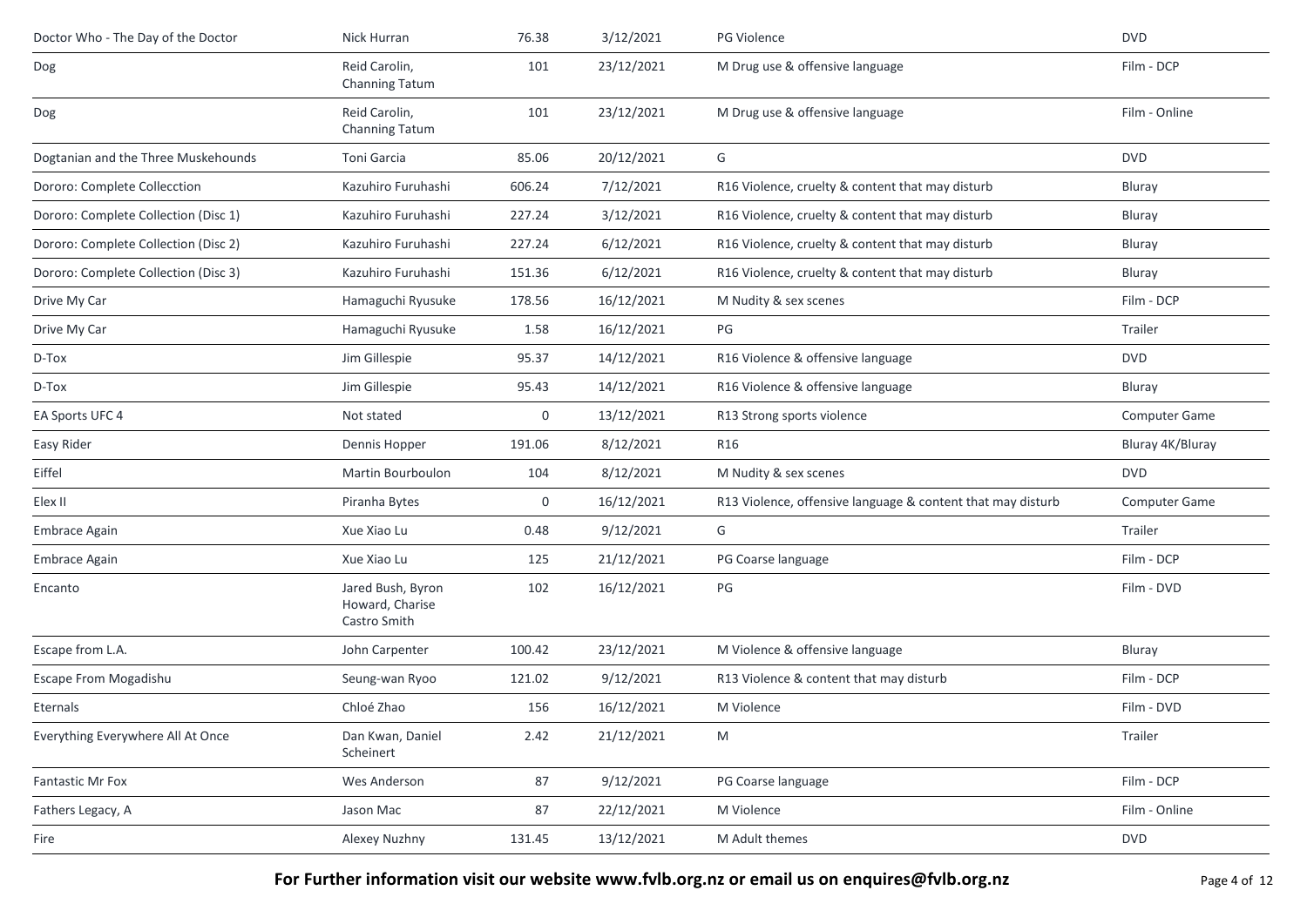| Flee                                          | Jonas Poher<br>Rasmussen                     | 89     | 14/12/2021 | M Offensive language                                              | Film - DCP    |
|-----------------------------------------------|----------------------------------------------|--------|------------|-------------------------------------------------------------------|---------------|
| Fly, The/Fly 2, The                           | David<br>Cronenberg/Chris<br>Walas           | 200.05 | 8/12/2021  | R16 Violence & sex scenes                                         | <b>DVD</b>    |
| Fly: 1958 1965 Trilogy, The                   | Kurt Neumann,<br>Edward Bernds,<br>Don Sharp | 259.56 | 13/12/2021 | R <sub>16</sub>                                                   | <b>DVD</b>    |
| Francois Couperin. The Alarm Clock            | Natalia Ryss                                 | 3.15   | 21/12/2021 | G                                                                 | Film - DCP    |
| Fred F. Sears Double Feature: The Giant Claw  | Fred F. Sears                                | 153.4  | 14/12/2021 | PG Violence                                                       | Bluray        |
| G Storm                                       | David Lam                                    | 1.15   | 9/12/2021  | M Violence                                                        | Trailer       |
| G Storm                                       | David Lam                                    | 92.59  | 16/12/2021 | R13 Bloody violence                                               | Film - DCP    |
| Gagarine                                      | Fanny Liatard,<br>Jérémy Trouihl             | 95     | 14/12/2021 | M Drug use & offensive language                                   | Film - DCP    |
| Galwakdi                                      | Sharan Art                                   | 129.59 | 16/12/2021 | PG                                                                | Film - DCP    |
| General, The                                  | Clyde<br>Bruckman/Buster<br>Keaton           | 78.08  | 6/12/2021  | G                                                                 | <b>DVD</b>    |
| <b>Ghostbusters: Afterlife</b>                | Jason Reitman                                | 124    | 6/12/2021  | PG Coarse language & some scenes may scare very young children    | Film - Online |
| Gold                                          | <b>Anthony Hayes</b>                         | 1.46   | 9/12/2021  | M                                                                 | Trailer       |
| Good Boss, The                                | Fernando León de<br>Aranoa                   | 1.49   | 9/12/2021  | M Offensive language                                              | Trailer       |
| Grand Budapest Hotel, The                     | Wes Anderson                                 | 99     | 9/12/2021  | M Violence, offensive language, sexual references & nudity        | Film - Bluray |
| Great Dictator, The                           | Charlie Chaplin                              | 125    | 16/12/2021 | G                                                                 | Film - DCP    |
| <b>Great Freedom</b>                          | Sebastian Meise                              | 116.51 | 14/12/2021 | R18 Explicit sexual material, drug use & content that may disturb | Film - DCP    |
| Gunda                                         | Viktor Kossakovsky                           | 92.46  | 13/12/2021 | G                                                                 | <b>DVD</b>    |
| Harley Quinn: The Complete First Season       | Various                                      | 297.49 | 14/12/2021 | R16 Violence, cruelty, offensive language & sexual references     | <b>DVD</b>    |
| Harley Quinn: The Complete First Season (Disc | Juan Meza-Leon et<br>al.                     | 160.25 | 14/12/2021 | R16 Violence, cruelty, offensive language & sexual references     | <b>DVD</b>    |
| Harley Quinn: The Complete First Season (Disc | Juan Meza-Leon et<br>al.                     | 137.24 | 14/12/2021 | R16 Violence, cruelty, offensive language & sexual references     | <b>DVD</b>    |
| Hating Game, The                              | Peter Hutchings                              | 2.25   | 9/12/2021  | M                                                                 | Trailer       |
| Hating Game, The                              | Peter Hutchings                              | 98     | 13/12/2021 | M Sex scenes, sexual references & offensive language              | Film - Online |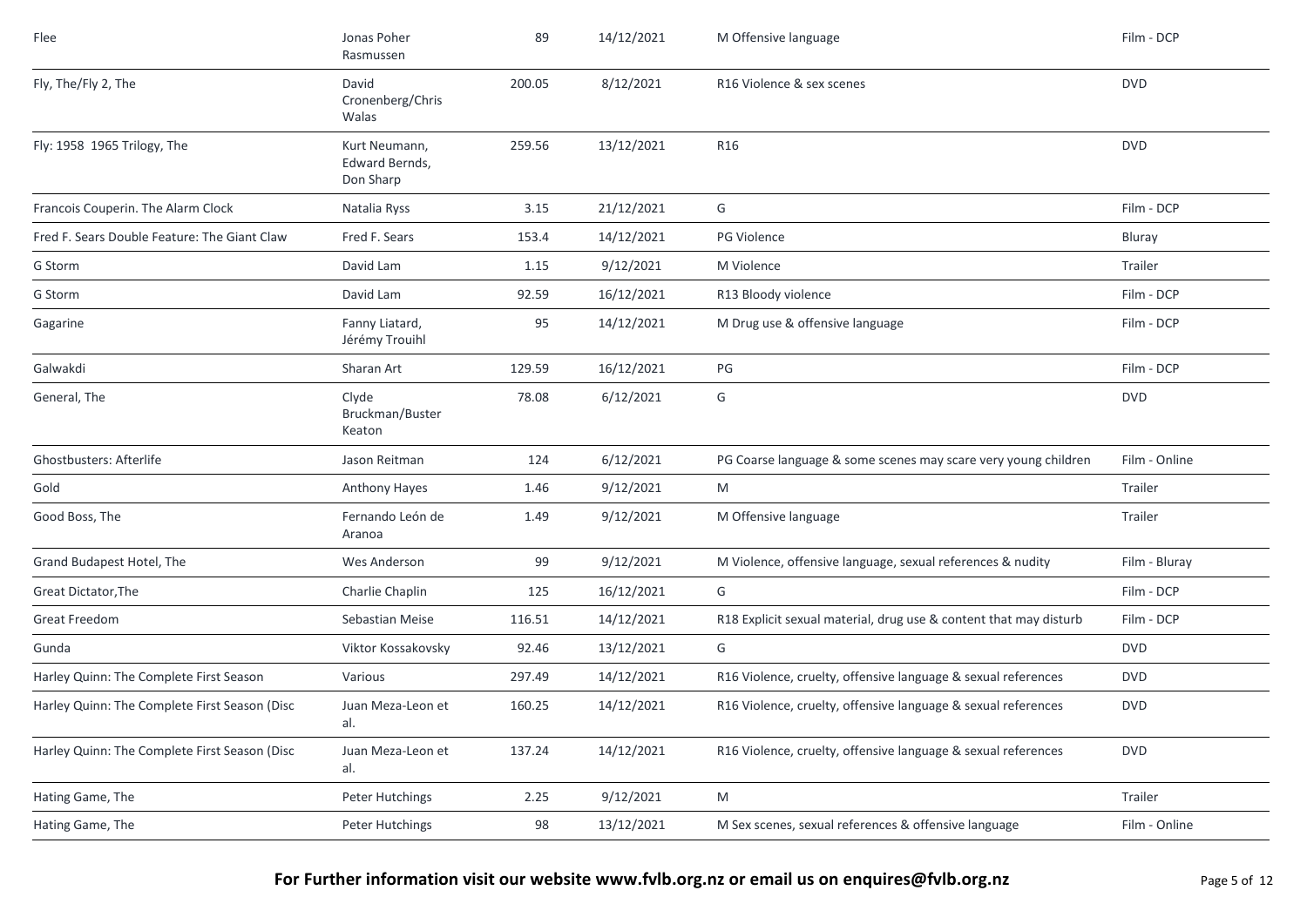| Hating Game, The                             | Peter Hutchings                        | 102.27 | 16/12/2021 | M Sex scenes, sexual references & offensive language                                  | Film - DCP    |
|----------------------------------------------|----------------------------------------|--------|------------|---------------------------------------------------------------------------------------|---------------|
| Hatton Garden                                | Paul Whittington                       | 181.01 | 22/12/2021 | M Offensive language                                                                  | (DVD)         |
| Heatwave                                     | Ernie Barbarash                        | 101    | 16/12/2021 | M Violence & sex scenes                                                               | Film - Online |
| Heaven                                       | Angus Benfield                         | 106    | 22/12/2021 | M Adult themes                                                                        | Film - Online |
| Home Courts With Quavo 101 Bonus             | Andrew Zeiderman                       | 4.3    | 10/12/2021 | G                                                                                     | Film - Online |
| Home Courts With Quavo 102 Bonus             | Andrew Zeiderman                       | 5.33   | 10/12/2021 | PG Offensive language                                                                 | Film - Online |
| Home Courts With Quavo 103 Bonus             | Andrew Zeiderman                       | 2.56   | 10/12/2021 | G                                                                                     | Film - Online |
| Home Courts With Quavo 104 Bonus             | Andrew Zeiderman                       | 2.4    | 10/12/2021 | G                                                                                     | Film - Online |
| Hopfrog                                      | Leonid Schmelkov                       | 5      | 21/12/2021 | G                                                                                     | Film - DCP    |
| House of Gucci                               | <b>Ridley Scott</b>                    | 158    | 8/12/2021  | R13 Violence, offensive language & sex scenes                                         | Film - DCP    |
| Humphrey Bogart Double Trouble: Knock On Any | Nicholas Ray,<br><b>Stuart Heisler</b> | 188.23 | 21/12/2021 | M Adult themes                                                                        | Bluray        |
| Hunger, The                                  | Tony Scott                             | 92.33  | 3/12/2021  | <b>R18</b>                                                                            | <b>DVD</b>    |
| Hunted, The                                  | William Friedkin                       | 91.01  | 3/12/2021  | R16 Violence & offensive language                                                     | <b>DVD</b>    |
| Ida                                          | Pawel Pawlikowski                      | 81.58  | 17/12/2021 | M Adult themes                                                                        | Bluray        |
| Initiation                                   | John Berardo                           | 96.32  | 13/12/2021 | R16 Violence, drug use, offensive language, rape themes & content<br>that may disturb | (DVD)         |
| Innocents, The                               | <b>Eskil Vogt</b>                      | 117.11 | 9/12/2021  | R16 Animal cruelty, violence, cruelty & content that may disturb                      | Film - DCP    |
| It's a Wonderful Life                        | Frank Capra                            | 130    | 9/12/2021  | PG                                                                                    | Film - DCP    |
| Jack and the Beanstalk: After Ever After     | David Sant                             | 47     | 14/12/2021 | G                                                                                     | Film - Online |
| Jackass Forever                              | Jeff Tremaine                          | 96     | 14/12/2021 | R13 Offensive language & nudity                                                       | Film - DCP    |
| Jersey                                       | Gowtam Tinnanuri                       | 2.47   | 9/12/2021  | PG                                                                                    | Trailer       |
| Jersey                                       | Gowtam Tinnanuri                       | 170    | 22/12/2021 | <b>PG Violence</b>                                                                    | Film - DCP    |
| Joe Bell                                     | Reinaldo Marcus<br>Green               | 89.35  | 20/12/2021 | M Offensive language, sexual references & suicide references                          | <b>DVD</b>    |
| John and the Hole                            | Pascual Sisto                          | 102.57 | 7/12/2021  | R16 Offensive language & content that may disturb                                     | Film - DCP    |
| John and the Hole                            | Pascual Sisto                          | 102.57 | 7/12/2021  | R16 Offensive language & content that may disturb                                     | Film - Online |
| Julia                                        | Betsy West; Julie<br>Cohen             | 95     | 6/12/2021  | M Offensive language & sexual references                                              | Film - Online |
| Kade Haan Kade Naa                           | Sunil Thakur                           | 133    | 2/12/2021  | M Violence                                                                            | Film - DCP    |
|                                              |                                        |        |            |                                                                                       |               |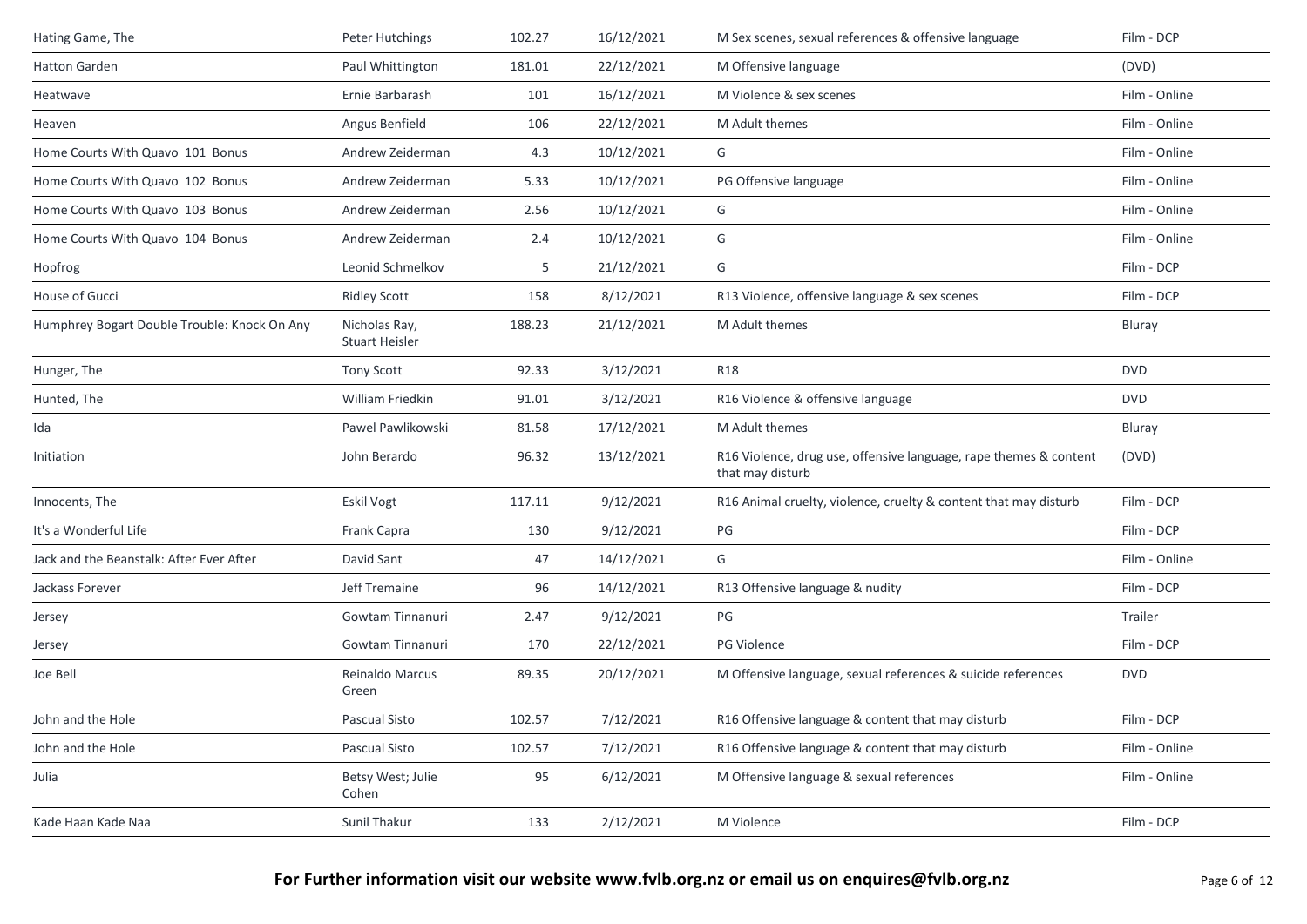| Karnivool: Decade Of Sound Awake    | Matt Sav                        | 103.28 | 15/12/2021 | M Offensive language                                                                               | Bluray           |
|-------------------------------------|---------------------------------|--------|------------|----------------------------------------------------------------------------------------------------|------------------|
| Killing Field                       | James Cullen<br>Bressack        | 96.38  | 23/12/2021 | R16 Violence, cruelty & offensive language                                                         | Film - Online    |
| Killing Field                       | James Cullen<br>Bressack        | 92     | 23/12/2021 | R16 Violence, cruelty & offensive language                                                         | (Digital DVD)    |
| Killing Field                       | James Cullen<br><b>Bressack</b> | 97     | 23/12/2021 | R16 Violence, cruelty & offensive language                                                         | (Digital Bluray) |
| King Richard                        | Reinaldo Marcus<br>Green        | 144    | 7/12/2021  | M Violence & offensive language                                                                    | Film - DCP       |
| King Richard                        | Reinaldo Marcus<br>Green        | 144    | 13/12/2021 | M Violence & offensive language                                                                    | Film - Online    |
| King's Man, The                     | Matthew Vaughn                  | 130.34 | 3/12/2021  | R16 Violence, sexual references & offensive language                                               | Film - DCP       |
| King's Man, The                     | Matthew Vaughn                  | 131    | 14/12/2021 | R16 Violence, sexual references & offensive language                                               | Film - DVD       |
| Koati                               | Rodrigo Perez-<br>Castro        | 92     | 16/12/2021 | PG                                                                                                 | Film - DCP       |
| Lapsis                              | Noah Hutton                     | 107.52 | 13/12/2021 | PG Coarse language                                                                                 | <b>DVD</b>       |
| Last Action Hero                    | John McTiernan                  | 261.5  | 8/12/2021  | M Violence & offensive language                                                                    | Bluray 4K/Bluray |
| Lawrence of Arabia                  | David Lean                      | 227    | 8/12/2021  | PG                                                                                                 | Bluray           |
| Leaf Fall                           | Rim Sharafutdinov               | 5.11   | 21/12/2021 | G                                                                                                  | Film - DCP       |
| Licorice Pizza                      | Paul Thomas<br>Anderson         | 133.32 | 3/12/2021  | M Offensive language, sexual references & drug references                                          | Film - DCP       |
| Licorice Pizza                      | Paul Thomas<br>Anderson         | 2.3    | 21/12/2021 | M                                                                                                  | Trailer          |
| Life Aquatic with Steve Zissou, The | Wes Anderson                    | 118    | 9/12/2021  | M Offensive language                                                                               | Film - DVD       |
| Limbo                               | <b>Ben Sharrock</b>             | 103.45 | 14/12/2021 | M Offensive language                                                                               | Film - DCP       |
| Lost City, The                      | Aaron Nee & Adam<br>Nee         | 2.28   | 21/12/2021 | M                                                                                                  | Trailer          |
| Mainstream                          | Gia Coppola                     | 94.53  | 13/12/2021 | R16 Offensive language, cruelty, nudity & suicide references                                       | Film - Online    |
| Mare of Easttown                    | Craig Zobel                     | 400.51 | 17/12/2021 | R16 Violence, suicide, sexual material, drug use, offensive language<br>& content that may disturb | <b>DVD</b>       |
| Mare of Easttown (Disc 1)           | Craig Zobel                     | 222.53 | 16/12/2021 | R16 Violence, drug use, sexual material, offensive language &<br>content that may disturb          | <b>DVD</b>       |
| Mare of Easttown (Disc 2)           | Craig Zobel                     | 177.58 | 16/12/2021 | R16 Violence, suicide, offensive language & content that may<br>disturb                            | <b>DVD</b>       |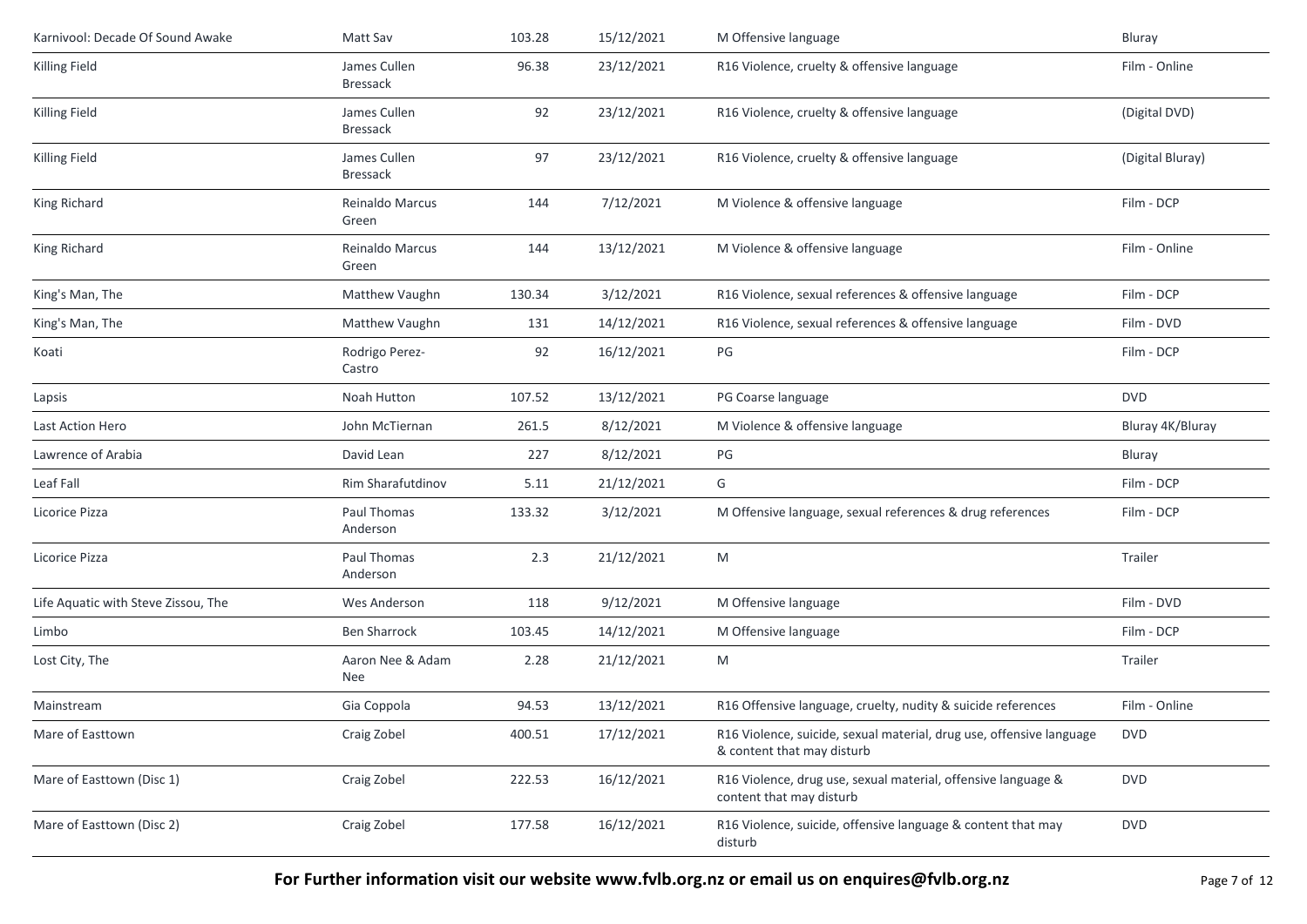| Mark Hunt: The Fight of His Life      | Peter Brook Bell                              | 84.35  | 6/12/2021  | M Violence, offensive language, drug use, domestic violence<br>themes & sexual abuse themes | Film - Online |
|---------------------------------------|-----------------------------------------------|--------|------------|---------------------------------------------------------------------------------------------|---------------|
| Marquise of O, The                    | Eric Rohmer                                   | 98.18  | 6/12/2021  | M                                                                                           | <b>DVD</b>    |
| Martin Scorsese 4-Movie Collection    | <b>Martin Scorsese</b>                        | 535.04 | 23/12/2021 | R18 Graphic violence, offensive language & content that may<br>disturb                      | Bluray        |
| Marvel's Guardians of the Galaxy      | <b>Square Enix</b>                            | 0      | 7/12/2021  | M Violence                                                                                  | Computer Game |
| Mass                                  | Fran Kranz                                    | 111.18 | 14/12/2021 | M Suicide references & content that may disturb                                             | Film - DCP    |
| Matilda                               | Danny DeVito                                  | 98.08  | 8/12/2021  | PG Violence                                                                                 | Bluray        |
| <b>Matrix Resurrections</b>           | Lana Wachowski                                | 148    | 21/12/2021 | M Violence & offensive language                                                             | Film - DCP    |
| <b>Melting Pop</b>                    | Alexandre Dubosc                              | 1.26   | 21/12/2021 | G                                                                                           | Film - DCP    |
| Memoria                               | Apichatpong<br>Weerasethakul                  | 1.43   | 2/12/2021  | PG                                                                                          | Trailer       |
| Memoria                               | Apichatpong<br>Weerasethakul                  | 135.44 | 14/12/2021 | PG                                                                                          | Film - DCP    |
| Mermaid in Paris, A                   | Mathias Malzieu                               | 102.28 | 16/12/2021 | M Nudity                                                                                    | Film - DCP    |
| Monsters Inc                          | Peter Docter                                  | 92     | 9/12/2021  | G                                                                                           | Film - DCP    |
| Moonfall                              | Roland Emmerich                               | 2.16   | 21/12/2021 | M                                                                                           | Trailer       |
| Moonrise Kingdom                      | Wes Anderson                                  | 94     | 9/12/2021  | M Sexual references                                                                         | Film - DCP    |
| Most Beautiful Boy in the World, The  | Kristina Lindström,<br>Kristian Petri         | 93.58  | 14/12/2021 | M Sexual references & content that may disturb                                              | Film - DCP    |
| Murina                                | Antoneta Alamat<br>Kusijanović                | 95.35  | 14/12/2021 | M Offensive language & domestic abuse themes                                                | Film - DCP    |
| Neil Young and Crazy Horse: Barn      | <b>DHLoveLife</b>                             | 73.13  | 7/12/2021  | M Drug use & offensive language                                                             | Bluray        |
| Nevers, The: Season 1 Part 1          | Joss Whedon,<br>David Semal, Zetna<br>Fuentes | 360.36 | 20/12/2021 | R16 Violence, nudity, sex scenes, offensive language & content that<br>may disturb          | Bluray        |
| Nevers, The: Season 1 Part 1          | Joss Whedon,<br>David Semal, Zetna<br>Fuentes | 345.46 | 20/12/2021 | R16 Violence, nudity, sex scenes, offensive language & content that<br>may disturb          | <b>DVD</b>    |
| Nevers, The: Season 1 Part 1 (Disc 1) | Joss Whedon,<br>David Semal                   | 181.04 | 17/12/2021 | R16 Violence, nudity, sex scenes & offensive language                                       | Bluray        |
| Nevers, The: Season 1 Part 1 (Disc 2) | Joss Whedon,<br>David Semal, Zetna<br>Fuentes | 179.32 | 17/12/2021 | R16 Violence, nudity, sex scenes, offensive language & content that<br>may disturb          | Bluray        |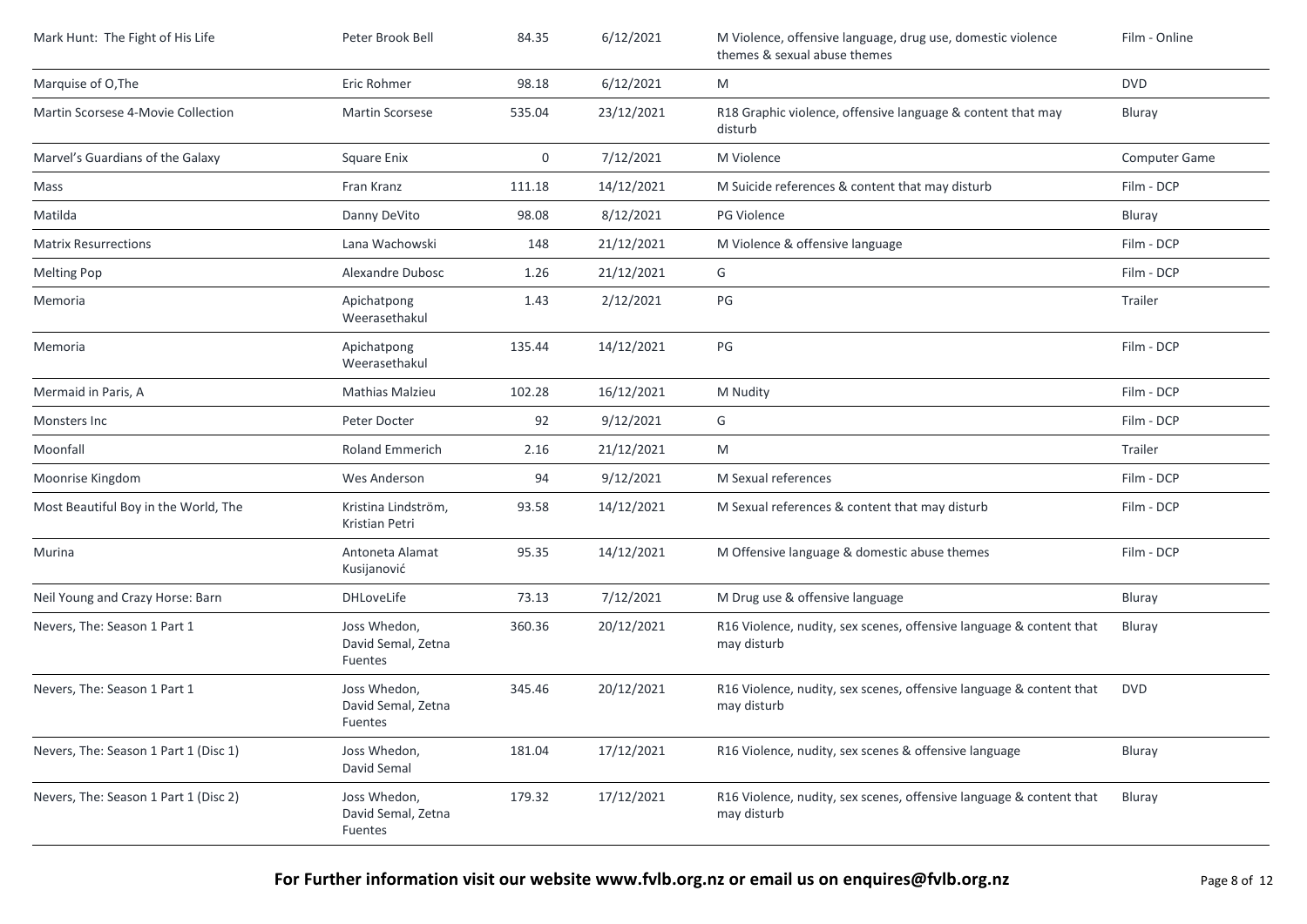| Nightmare Alley                        | Guillermo del Toro          | 150.05 | 23/12/2021 | R13 Graphic violence, cruelty, offensive language & content that<br>may disturb | Film - DCP    |
|----------------------------------------|-----------------------------|--------|------------|---------------------------------------------------------------------------------|---------------|
| Nitram                                 | Justin Kurzel               | 111.26 | 16/12/2021 | M Violence, offensive language, drug use & content that may<br>disturb          | Film - DCP    |
| No Time to Die                         | Cary Joji Fukunaga          | 163.26 | 14/12/2021 | M Violence & offensive language                                                 | Film - DVD    |
| Oasis Knebworth 1996                   | Jake Scott                  | 110.21 | 21/12/2021 | M Offensive language                                                            | Bluray        |
| <b>Occupation Rainfall</b>             | Luke Sparke                 | 127.55 | 21/12/2021 | M Violence & offensive language                                                 | <b>Bluray</b> |
| Operation Fortune: Ruse de guerre      | Guy Ritchie                 | 2.24   | 14/12/2021 | M Violence                                                                      | Trailer       |
| Outpost                                | <b>Steve Barker</b>         | 90.04  | 17/12/2021 | R16 Violence, offensive language & horror                                       | <b>DVD</b>    |
| Outpost                                | <b>Steve Barker</b>         | 90.09  | 17/12/2021 | R16 Violence, offensive language & horror                                       | Bluray        |
| Overlanders, The                       | Harry Watt                  | 91.44  | 17/12/2021 | G                                                                               | Bluray        |
| Paris, 13th District                   | Jacques Audiard             | 105.03 | 14/12/2021 | R16 Sex scenes, nudity, drug use & offensive language                           | Film - DCP    |
| Perfect Houseguest, The                | Ru Kuwahata &<br>Max Porter | 1.35   | 21/12/2021 | G                                                                               | Film - DCP    |
| Piccolo Concerto                       | Ceylan Beyoglu              | 6      | 21/12/2021 | G                                                                               | Film - DCP    |
| Polychrome                             | Negareh Halmi               | 2.14   | 21/12/2021 | G                                                                               | Film - DCP    |
| Poppy                                  | Linda Niccol                | 97.57  | 17/12/2021 | PG Offensive language & sexual references                                       | <b>DVD</b>    |
| Possession                             | Andrzej Zulawski            | 124.08 | 23/12/2021 | R18 Sex scenes                                                                  | Bluray        |
| Possessor                              | Brandon<br>Cronenberg       | 103.56 | 3/12/2021  | R18 Graphic violence, explicit sex scenes & content thay may<br>disturb         | <b>DVD</b>    |
| <b>Precious Memory</b>                 | Savi Kahlon                 | 15.23  | 21/12/2021 | PG                                                                              | Film - DCP    |
| Princess of the Row                    | Van Maximilian<br>Carlson   | 84.58  | 6/12/2021  | R16 Violence, sexual violence & offensive language                              | Film - Online |
| Profile                                | Timor<br>Bekmambetov        | 106.21 | 8/12/2021  | R16 Violence, cruelty, offensive language & content that may<br>disturb         | Film - Online |
| Pushpa: The Rise                       | Sakumar                     | 178.35 | 16/12/2021 | R16 Violence, cruelty & content that may disturb                                | Film - DCP    |
| R.E.M.: New Adventures in Hifi         | Unknown                     | 120.14 | 8/12/2021  | PG Offensive language                                                           | [Bluray]      |
| Rage 2                                 | Not stated                  | 0      | 7/12/2021  | R16 Graphic violence & offensive language                                       | Computer Game |
| Red Rocket                             | Sean Baker                  | 129.4  | 16/12/2021 | R16 Drug use, offensive language & explicit sexual material                     | Film - DCP    |
| Redemption of a Rogue                  | Philip Doherty              | 2.11   | 9/12/2021  | M Offensive language                                                            | Trailer       |
| Resident Evil: Welcome To Raccoon City | Johannes Roberts            | 107.27 | 23/12/2021 | R16 Horror, graphic violence & offensive language                               | Film - Online |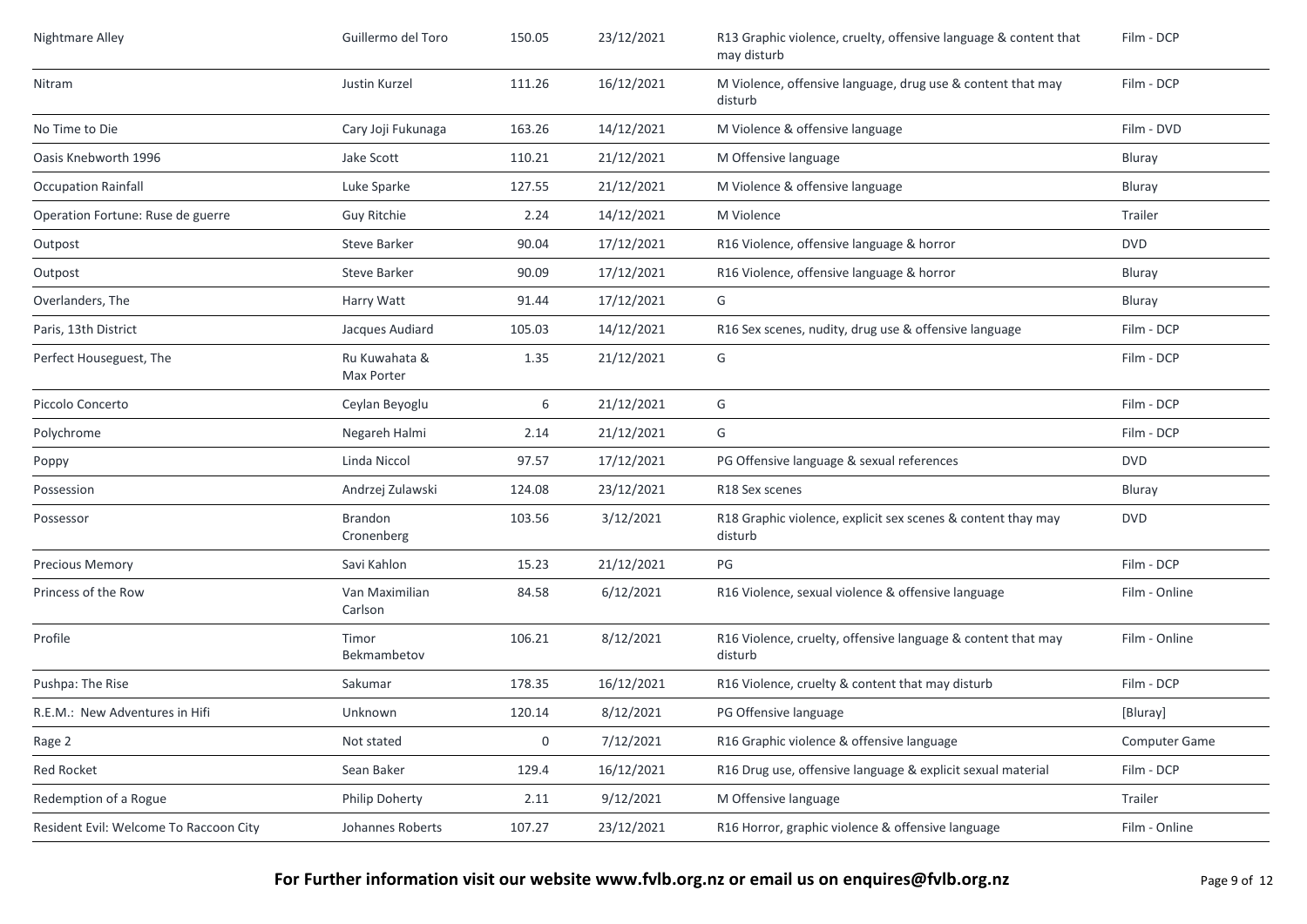| Roald & Beatrix: The Tail of the Curious Mous | David Kerr                              | 70      | 14/12/2021 | PG Coarse language                                                       | Film - Online |
|-----------------------------------------------|-----------------------------------------|---------|------------|--------------------------------------------------------------------------|---------------|
| Rons Gone Wrong                               | Sarah Smith, Jean-<br>Philippe Vine     | 107     | 13/12/2021 | PG                                                                       | Film - Online |
| Rons Gone Wrong                               | Sarah Smith, Jean-<br>Philippe Vine     | 107     | 14/12/2021 | PG                                                                       | Film - DVD    |
| Rose Plays Julie                              | Joe Lawlor,<br>Christine Molloy         | 96.44   | 13/12/2021 | M Violence, rape themes & content that may disturb                       | <b>DVD</b>    |
| Saint Maud                                    | Rose Glass                              | 85      | 3/12/2021  | R16 Violence, sex scenes, self-harm & offensive language                 | <b>DVD</b>    |
| Scream                                        | Wes Craven                              | 111     | 2/12/2021  | R16 Violence & offensive language                                        | Film - DCP    |
| Scream                                        | Matt Bettinelli &<br>OlpinTyler Gillett | 114.1   | 14/12/2021 | R16 Graphic violence & offensive language                                | Film - DCP    |
| Sex And The City: Complete Collection         | Varios                                  | 2969.17 | 17/12/2021 | R16 Offensive language & sex scenes                                      | Bluray        |
| Shang-Chi and the Legend of the Ten Rings     | <b>Destin Daniel</b><br>Cretton         | 132     | 14/12/2021 | M Violence                                                               | Film - DVD    |
| Shava Ni Girdhari Lal                         | <b>Gippy Grewal</b>                     | 118.45  | 14/12/2021 | PG Drug references                                                       | Film - DCP    |
| Show, The                                     | Mitch Jenkins                           | 110.45  | 13/12/2021 | R13 Violence, offensive language & content that may disturb              | <b>DVD</b>    |
| Show, The                                     | Mitch Jenkins                           | 115.2   | 13/12/2021 | R13 Violence, offensive language & content that may disturb              | Bluray        |
| Showgirls                                     | Paul Verhoeven                          | 131.16  | 17/12/2021 | R18 Violence, offensive language & sex scenes                            | Bluray        |
| Shyam Singha Roy                              | Rahul Sankrityan                        | 155     | 21/12/2021 | M Violence & offensive language                                          | Film - DCP    |
| Silent Night                                  | Camille Griffin                         | 90.2    | 7/12/2021  | R16 Violence, suicide, offensive language & content that may<br>disturb  | Film - Online |
| Silent Partner, The                           | Daryl Duke                              | 106     | 14/12/2021 | R16 Violence                                                             | Film - DCP    |
| Sing 2                                        | Garth Jennings                          | 110     | 7/12/2021  | PG Some scenes may scare very young children                             | Film - DCP    |
| Slither                                       | James Gunn                              | 95.36   | 17/12/2021 | R16 Violence, offensive language & horror                                | Bluray        |
| Small Axe                                     | Steve McQueen                           | 408.21  | 16/12/2021 | R13 Violence, offensive language, drug use & content that may<br>disturb | <b>DVD</b>    |
| Small Axe (Disc 1)                            | Steve McQueen                           | 198.08  | 15/12/2021 | M Offensive language & content that may disturb                          | <b>DVD</b>    |
| Small Axe (Disc 2)                            | Steve McQueen                           | 210.02  | 15/12/2021 | R13 Violence, offensive language, drug use & content that may<br>disturb | <b>DVD</b>    |
| Sonic The Hedgehog 2                          | Jeff Fowler                             | 2.11    | 14/12/2021 | PG Violence                                                              | Trailer       |
| SpiderMan: No Way Home                        | Jon Watts                               | 148     | 9/12/2021  | M Violence                                                               | Film - DCP    |
| SpiderMan: No Way Home                        | Jon Watts                               | 148     | 13/12/2021 | M Violence                                                               | Film - Online |
|                                               |                                         |         |            |                                                                          |               |

**For Further information visit our website www.fvlb.org.nz or email us on enquires@fvlb.org.nz** Page 10 of 12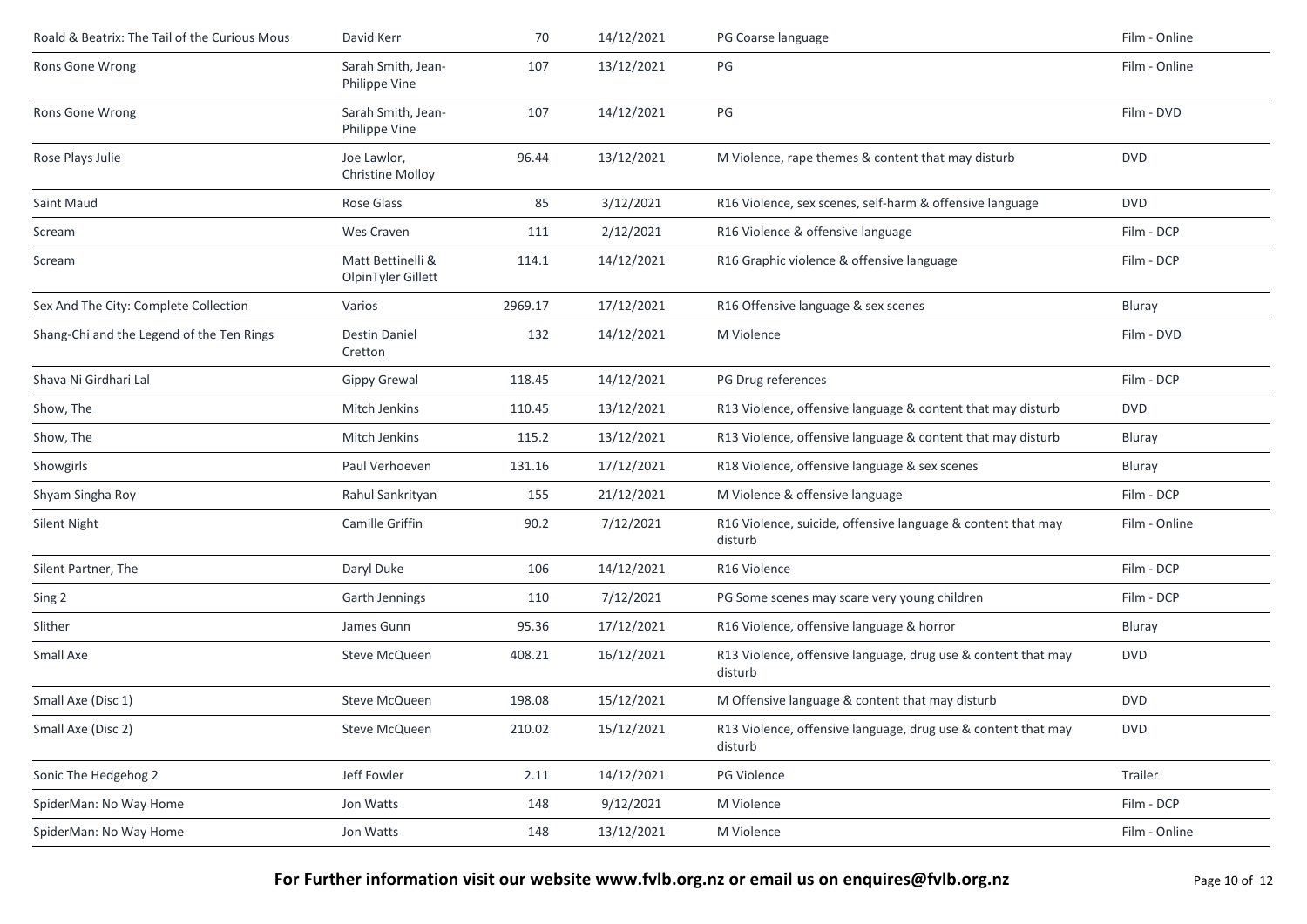| Spring Jam                                    | Ned Wenlock                       | 5.34   | 21/12/2021 | G                                                                              | Film - DCP       |
|-----------------------------------------------|-----------------------------------|--------|------------|--------------------------------------------------------------------------------|------------------|
| Stray                                         | Elizabeth Lo                      | 71     | 14/12/2021 | M Offensive language                                                           | Film - DCP       |
| Summer in Berlin                              | Andreas Dresen                    | 105.58 | 6/12/2021  | M Violence, offensive language & sex scenes                                    | <b>DVD</b>       |
| Sun Children                                  | Majid Majidi                      | 99     | 14/12/2021 | PG Violence, coarse language & drug references                                 | Film - DCP       |
| Super Mario Bros                              | Annabel Jankel &<br>Rocky Morton  | 104.48 | 17/12/2021 | PG Violence & coarse language                                                  | Bluray           |
| Swan Song                                     | <b>Todd Stephens</b>              | 104    | 14/12/2021 | M Offensive language & sexual references                                       | Film - DCP       |
| Swan Song                                     | <b>Todd Stephens</b>              | 2.13   | 14/12/2021 | M Offensive language                                                           | Trailer          |
| Ted K                                         | Tony Stone                        | 121.54 | 14/12/2021 | M Violence, offensive language, nudity & suicide references                    | Film - DCP       |
| Teeja Punjab                                  | Amberdeep Singh                   | 138    | 2/12/2021  | PG Violence                                                                    | Film - DCP       |
| Texas Chainsaw Massacre, The (25th Anniversar | Tobe Hooper                       | 83.39  | 6/12/2021  | R18 Violence                                                                   | <b>DVD</b>       |
| There Is No Evil                              | Mohammad<br>Rasoulof              | 150.43 | 14/12/2021 | M Violence & content that may disturb                                          | Film - DCP       |
| Time Is Up                                    | Elisa Amoruso                     | 103.45 | 20/12/2021 | M Violence, offensive language & sex scenes                                    | <b>DVD</b>       |
| Umberto D                                     | Vittorio de Sica                  | 89.02  | 6/12/2021  | PG Sexual references                                                           | <b>DVD</b>       |
| Unbearable Weight of Massive Talent, The      | <b>Tom Gormican</b>               | 2.04   | 16/12/2021 | M                                                                              | Trailer          |
| Undine                                        | Christian Petzold                 | 91     | 14/12/2021 | M Violence & sex scenes                                                        | Film - DCP       |
| Unknown Dimensions: The Story of Paranormal A | Joe Bandelli                      | 94.34  | 3/12/2021  | M Violence, offensive language & horror                                        | Film - Online    |
| Venom/Venom: Let There Be Carnage             | Ruben<br>Fleischer/Andy<br>Serkis | 204    | 6/12/2021  | M Violence & offensive language                                                | <b>DVD</b>       |
| Venom/Venom: Let There Be Carnage             | Ruben<br>Fleischer/Andy<br>Serkis | 321    | 9/12/2021  | M Violence & offensive language                                                | Bluray           |
| Venom: Let There Be Carnage                   | Andy Serkis                       | 194    | 6/12/2021  | M Violence & offensive language                                                | Bluray 4K/Bluray |
| Venom: Let There Be Carnage                   | Andy Serkis                       | 194    | 6/12/2021  | M Violence & offensive language                                                | Bluray 4K/Bluray |
| Venom: Let There Be Carnage                   | Andy Serkis                       | 96     | 6/12/2021  | M Violence & offensive language                                                | <b>DVD</b>       |
| Venom: Let There Be Carnage                   | Andy Serkis                       | 97     | 6/12/2021  | M Violence & offensive language                                                | Bluray           |
| Vinland Saga: Complete Series                 | Shuhei Yabuta                     | 626.49 | 14/12/2021 | R13 Bloody violence, cruelty, offensive language & content that<br>may disturb | Bluray           |
| Vinland Saga: Complete Series (Disc 1)        | Shuhei Yabuta                     | 211.37 | 13/12/2021 | R13 Bloody violence & content that may disturb                                 | Bluray           |
| Vinland Saga: Complete Series (Disc 2)        | Shuhei Yabuta                     | 207.36 | 13/12/2021 | R13 Violence, cruelty & offensive language                                     | Bluray           |

**For Further information visit our website www.fvlb.org.nz or email us on enquires@fvlb.org.nz** Page 11 of 12